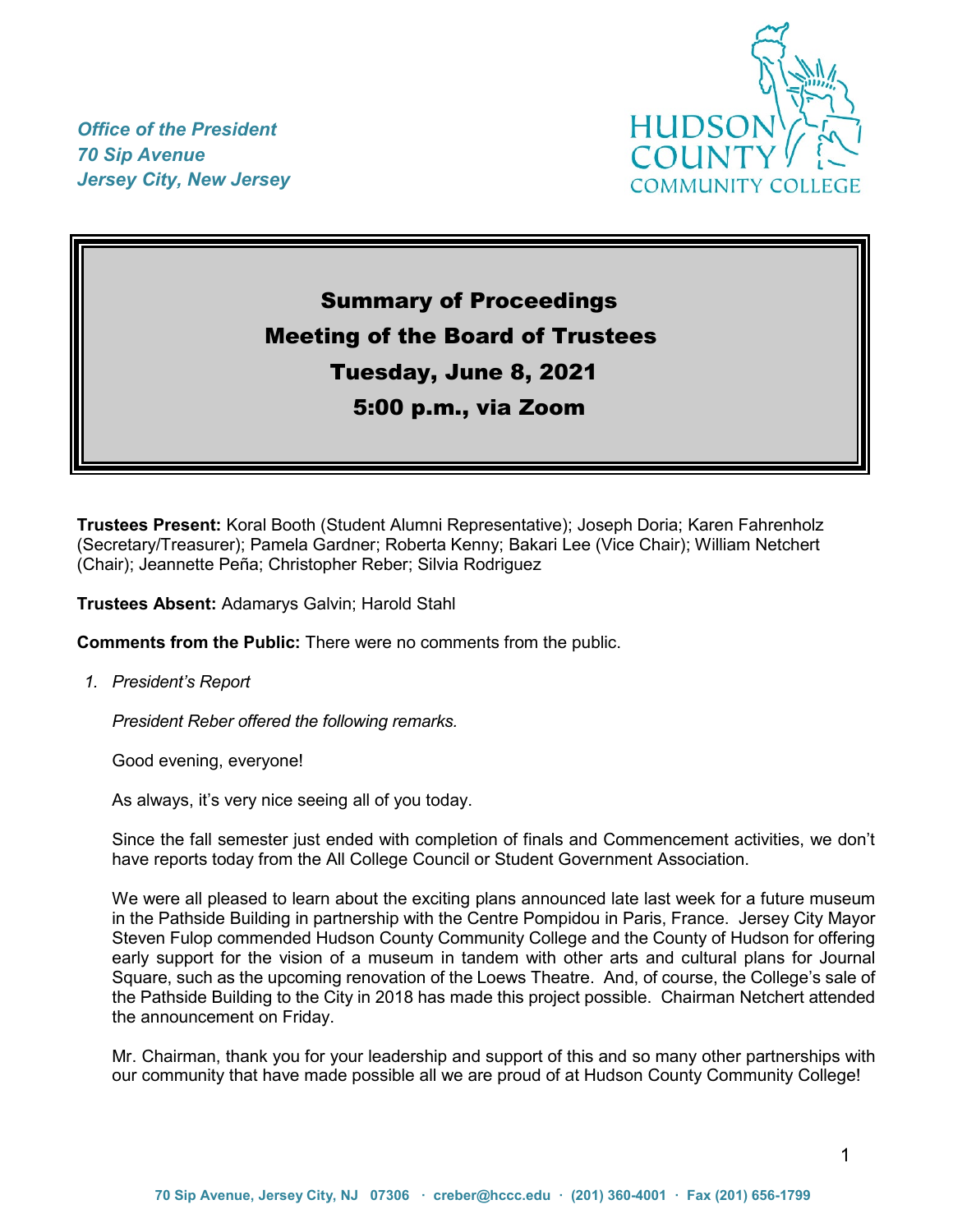Under New Business this evening, a resolution has been introduced pertaining to negotiating and entering into an agreement with the Jersey City Redevelopment Agency in order to sell the College's facilities at 70 Sip Avenue and 162-168 Sip Avenue. If approved, it is expected that this agreement will allow the College to continue to occupy these facilities for at least the next three years while planning for our new Academic Tower advances.

As I reported at the May meeting, we were all so pleased to learn that two HCCC students have been awarded the 2021 Jack Kent Cooke Foundation Undergraduate Transfer Scholarship. Our college community has congratulated Adoum Allamine and Pedro Moranchel in multiple ways for these transformative achievements that are a point of pride for everyone at the College. We all subsequently learned that Pedro was offered admission to Princeton University. This evening, I am pleased to share that Adoum has been offered admission to Columbia University, where he will study political science, international relations, and pre-law. Congratulations, Adoum!

We continue to celebrate these and so many other outstanding students for their accomplishments, including the celebration of our graduates and their families at our recent, inspirational Graduation Walks, and virtual Commencement Ceremony.

Recently, we received the wonderful news from the National Science Foundation that HCCC is the recipient of a first-ever NSF grant to be awarded directly to the College. We have participated in other NSF funded consortium grants involving multiple colleges, but this is our first Hudson County Community College NSF grant award. The grant will support the continued growth and development of HCCC's new Construction Management Program.

This evening, I have invited several colleagues involved in the submission of the grant to speak about the project. Joining us are Dr. Burl Yearwood, Associate Dean of STEM; Dr. Azhar Mahmood, Assistant Professor of Chemistry and Coordinator of the Construction Management Program; and Catherina Mirasol, Director of Continuing Education and Workforce Development.

Colleagues, thank you all for joining us.

I now turn this over to Dr. Yearwood and will be back with some concluding remarks after our colleagues' report.

#### *Dr. Burl Yearwood offered the following remarks.*

Thank you, Dr. Jones, Dr. Reber, and the Board of Trustees.

Construction management is a fast-growing occupation, especially in Hudson County. Unfortunately, there are not enough qualified employees to meet the demand. HCCC is addressing that need with our Associate in Applied Science degree in Construction Management. In order to better prepare our students to succeed in the workforce, HCCC applied for and was awarded a prestigious National Science Foundation Advanced Technological Education grant. The grant is for 3 years and almost \$300,000.

This grant is an important step in the right direction for the STEM Division. HCCC is growing a grants culture, in which faculty apply for and receive grants on a regular and reoccurring basis. STEM and Careers in Technical Education (CTE) are a primary focus of the federal government to ensure that the U.S. remains technologically competitive in the global arena. There is an emphasis by funding agencies on increasing the numbers of women and other minorities in STEM. The STEM Division is poised to respond to that challenge. One of the overarching goals of this grant is to encourage and support women and other minorities to enter and remain in the construction management field.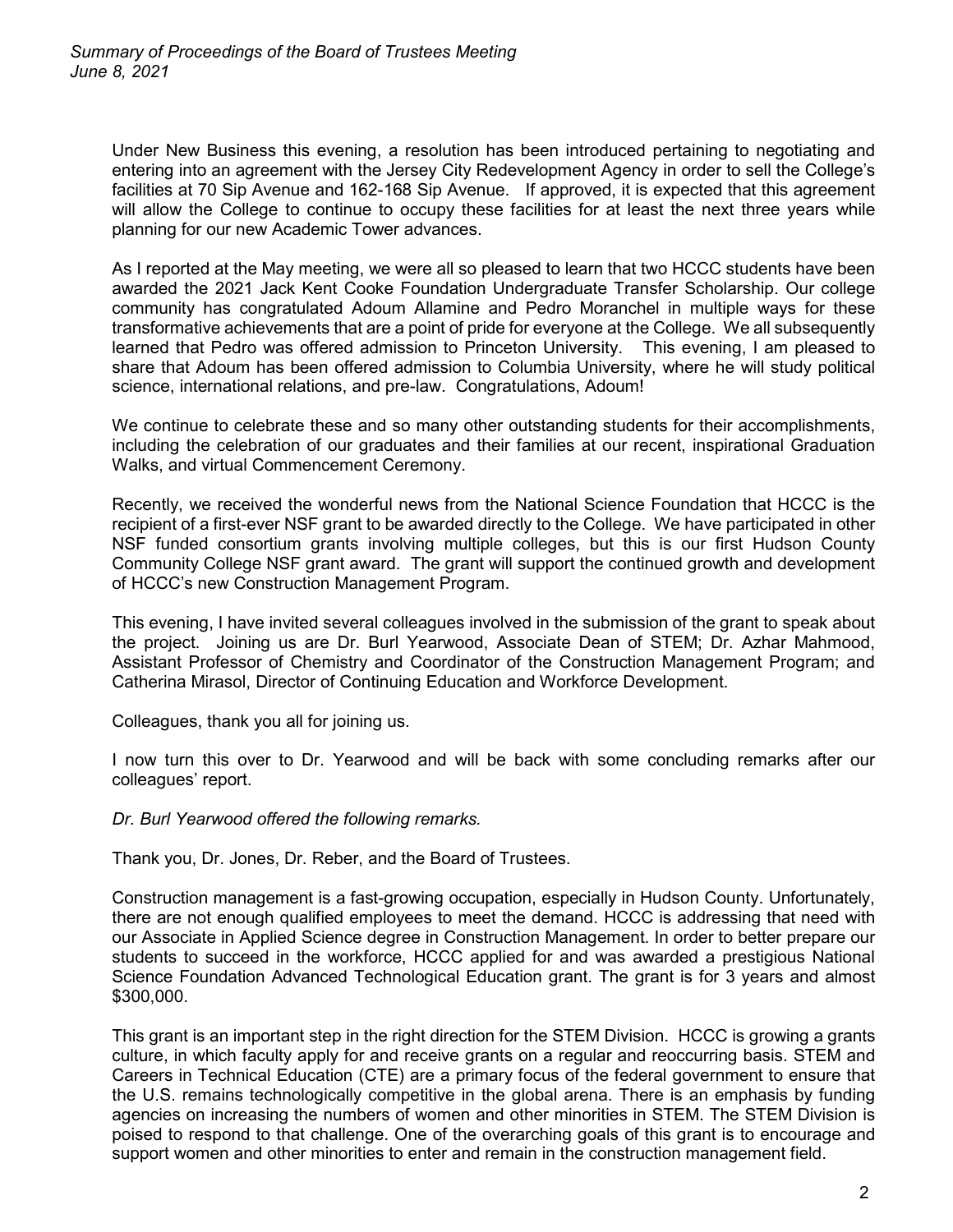Large and important grants like this only happen with the support of a great team. I would especially like to thank staff in the Offices of Business and Finance, Continuing Education and Workforce Development (CEWD), Grants, the President's office, Academic Affairs, MAST Construction and other external partners. This team effort is a hallmark of HCCC. Thank you for your time.

### *Dr. Azhar Mahmood offered the following remarks.*

Good evening. The project has four goals.

*Goal 1: Address Skilled Workforce Demand in Construction Management.* The project will better address the need to increase skilled sub-bachelor degree construction managers (middle-skill STEM professionals) to address needs of the workforce in Hudson County, Metropolitan New York, and neighboring states.

*Goal 2: Industry Exposure and Workforce Connections Through Internships.* Student participation in industry outreach programs to improve career knowledge, understanding and development of career pathways.

*Goal 3: Professional and Entrepreneurial Skill Development.* Development of professional and entrepreneurship skills in technicians by engaging them in problem-based learning using projects of interest to local industry and working with local economic investment organizations that provide experience for students to interact with entrepreneurs.

*Goal 4: Professional Development of Faculty and Annual Alignment of Curricula with Industry Needs, Including Stackable Certificates.* Professional development promotes faculty responsibility for continuous, career-long growth based not only upon the trial and error of experience, but also theory, research, and professional collaborations with colleagues.

#### *Catherina Mirasol offered the following remarks.*

The Division of Continuing Education and Workforce Development is an exciting and entrepreneurial office within the College, which offers a wide variety of non-credit classes, courses, seminars and training sessions for the community. These offerings are focused on revitalizing careers, upgrading skills and credentials, growing businesses and pursuing pastimes and passions. The HCCC Center for Business and Industry (CBI) delivers educational classes and programs for Hudson County's businesses, organizations and individuals.

Our Division will work with the Construction Management Program team to develop the Industry-Education Advisory Board by actively recruiting industry employer partners. Our Division will also coordinate events involving industry stakeholders and assist with student experiential learning and employment opportunities.

#### *President Reber resumed his remarks.*

Thanks so much, Burl, Azhar and Catherina. We look forward to supporting, and observing the outcomes, of this exciting project.

We were delighted to learn last week that Hudson County Community College has been awarded \$2.7 million through the *Securing Our Children's Future* Bond Act, which requires a 25% match by the College, to fund technology upgrades in the STEM Building and Culinary Conference Center. The funding will be used to add and enhance HCCC's Immersive Telepresence Video, or ITV, classroom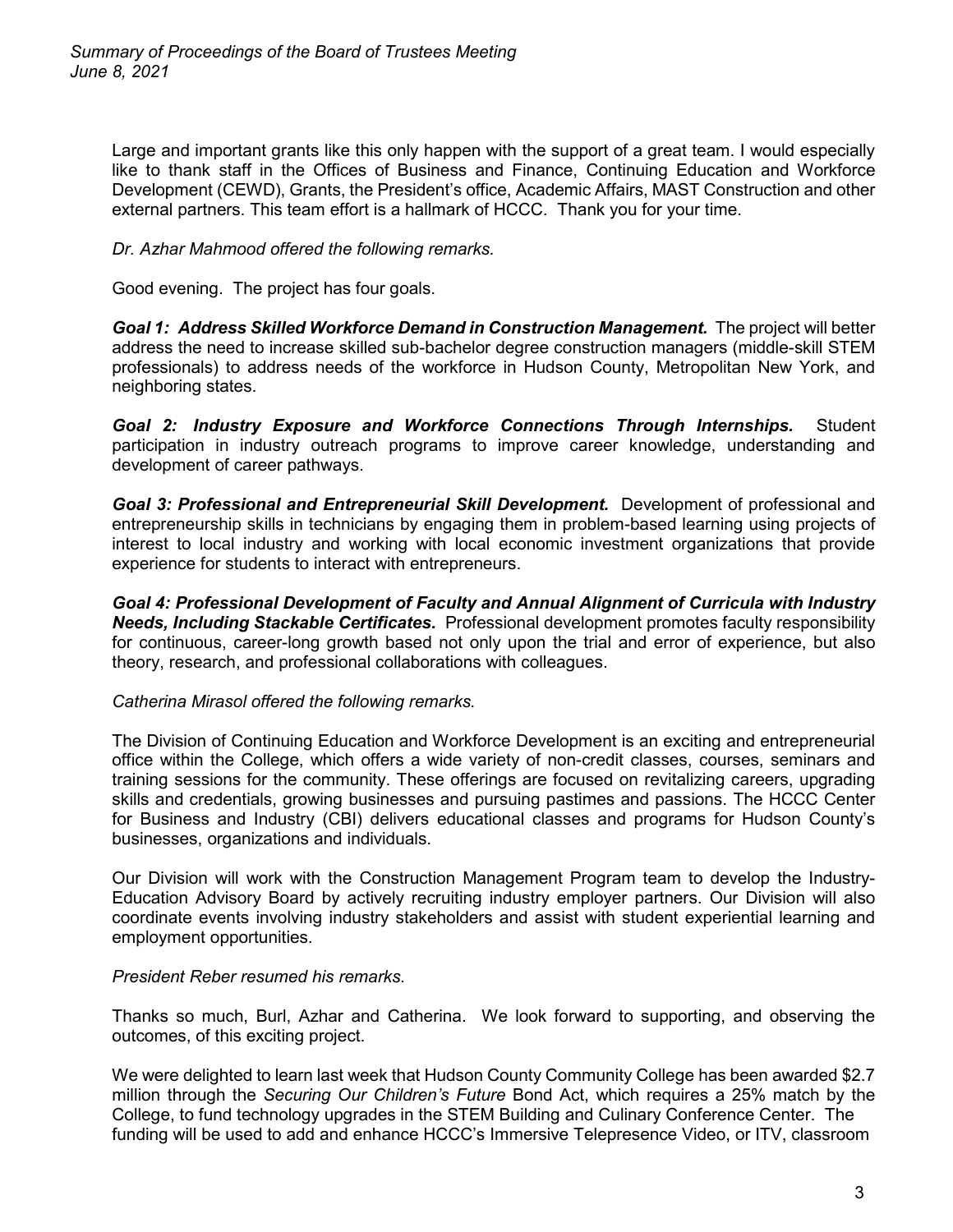technology. This technology provides a superior, live, collaborative experience for remote students in courses that blend on-campus and remote teaching and learning, and for students attending courses simultaneously at both the Journal Square and North Hudson campuses.

ITV allows faculty and students to share lessons and assignments in multiple ways, utilizing classroom computers or wireless student devices. Maximum movement and superior in-room experiences come from hands-free microphones and ceiling-mounted speakers. Voice tracking technology focuses tightly on the person speaking. This focus creates a personal conversation rather than a wide-angle, distant experience.

The new, grant-funded and enhanced technology in the Culinary Conference Center, and STEM Building's high-touch labs, will include a third camera in the classrooms to focus on the tactile experience. For example, a ceiling shot showing hands kneading bread, chopping vegetables, or icing a cake; or capturing experiment techniques to ready students for their in-lab experiences. Stations such as spectrometers, microphones, vented areas, anatomy, and the like will allow a focused view for remote students to become technologically immersed into a class.

This ITV technology that has been employed and expanded throughout the College during the pandemic will serve our students and staff exceedingly well going forward and into our "new normal." Through this technology, we have been able to add nine full program offerings at the North Hudson Campus, bringing total full program offerings there to 19. The technology will also be used to facilitate meeting and event attendance by students, faculty, staff and others on both campuses and at other locations.

I thank Vice President Nicholas Chiaravalloti, Chief Information Officer Trisha Clay, staff in our Grants Office, and other colleagues for preparing and submitting our successful application for this new funding.

Trustees, this concludes my report.

As always, I would be happy to entertain any questions or comments you might have.

#### *Regular Monthly Reports and Recommendations*

#### *1. The Minutes of the Regular Meeting of May 11, 2021 were approved.*

*2. Gifts, Grants, and Contracts Report* 

Hudson County Community College has been informed of our approved allocation for the following grant:

**Title**: Securing Our Children's Future Bond Act

**Agency**: New Jersey Department of Education

**Purpose of Grant**: The grant will fund technological facilities and enhancements in the College's STEM Building and Culinary Conference Center.

**College Administrator**: Lori Margolin

**Award Amount**: \$2,737,317.00

**College Contribution**: \$684,329.00

**Total Cost of Project**: \$3,421,646.00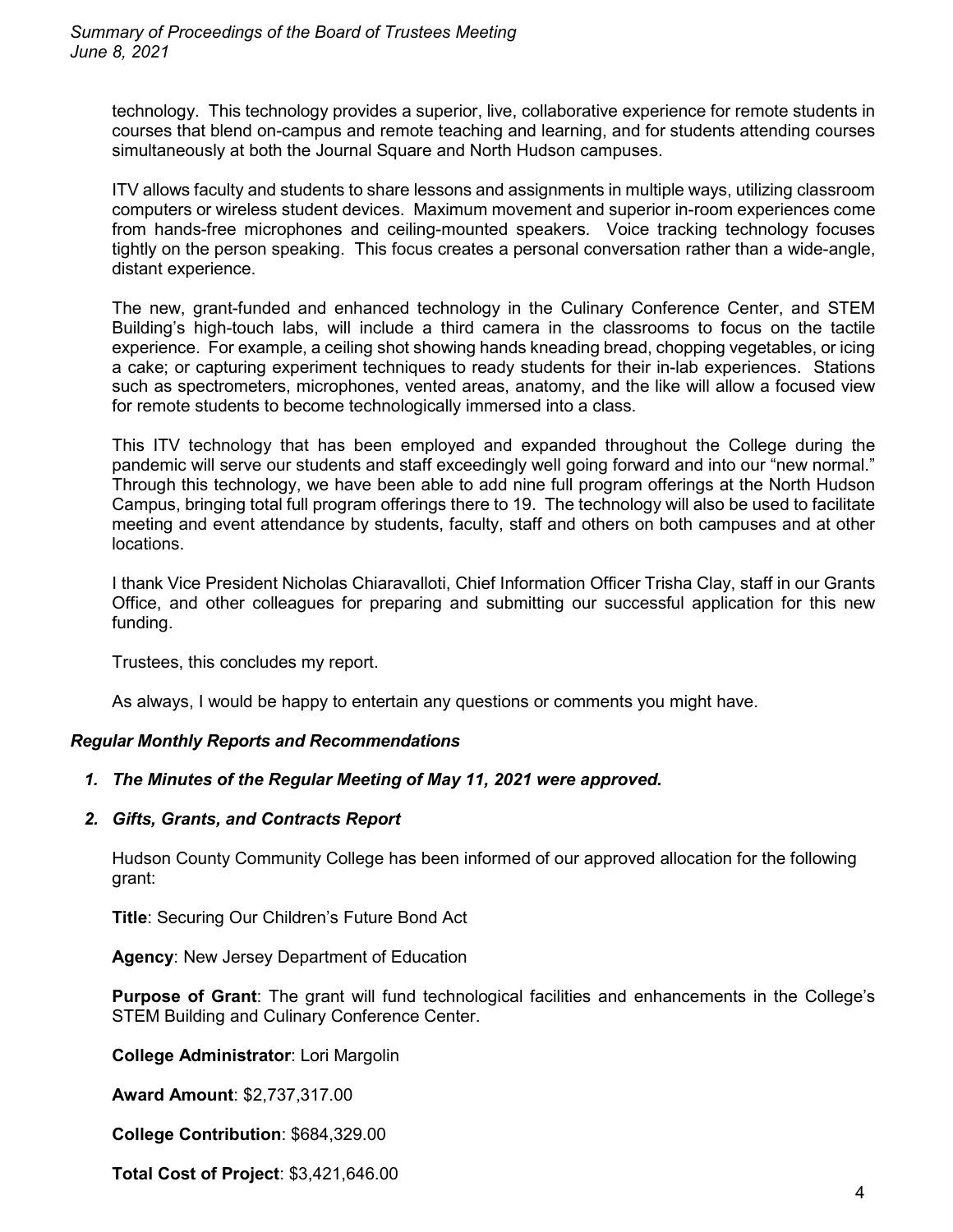The following actions were taken concerning **fiscal, administrative, lease and capital recommendations** brought forward by the Administration and endorsed by the Finance Committee.

- 1. Resolution Authorizing Renewal of License from Labster, Inc. of New York, New York, to be funded by the Coronavirus Response and Relief Supplemental Appropriations Act (CRRSAA) Grant at a cost not to exceed \$100,000.00, was approved.
- 2. Resolution Authorizing Purchase of Accuplacer Exams from Board of New York, New York, at a cost of \$1.95 per unit, was approved.
- 3. Resolution Authorizing Purchase of Multilingual Support from CareerAmerica of Boulder, Colorado, at a cost not to exceed \$20,834.00, was approved.
- 4. Resolution Authorizing Renewal of Canvas Cloud Software from Instructure, Inc. of Salt Lake City, Utah, at a cost not to exceed \$160,620.00, was approved.
- 5. Resolution Authorizing Renewal of College-Wide Telephone System Services to Verizon was approved.
- 6. Resolution Authorizing Renewal of Cisco Unified Communications Telephone System Service to Aspire Technology Partners of Eatontown, New Jersey, at a cost not to exceed \$137,280.00, was approved.
- 7. Resolution Authorizing Renewal of Maintenance and Repair Services for Fire Alarms to Johnson Controls, Inc. of Rockaway, New Jersey, at a cost not to exceed \$55,000.00, was approved.
- 8. Resolution Authorizing Renewal of Contract for Dental Insurance to Delta Dental of New Jersey, Parsippany, New Jersey, at a cost not to exceed \$317,555.00, was approved.
- 9. Resolution Authorizing Renewal of Achieving the Dream Contract to Achieving the Dream Organization of Silver Springs, Maryland, at a total cost of \$75,000.00, was approved.
- 10. Resolution Authorizing Renewal of Media Services Contract (Altice) for Cable Advertisements for Fiscal Year 2022 to Altice of Hoboken, New Jersey, at a cost not to exceed \$61,124.00, was approved.
- 11. Resolution Authorizing Renewal of Media Services Contract (News 12) for Cable Advertisements for Fiscal Year 2022 to News 12 New Jersey of Edison, New Jersey, at a cost not to exceed \$28,860.00, was approved.
- 12. Resolution Authorizing Renewal of Media Services for Cable Advertisements for Fiscal Year 2022 to Effectv of New York, New York, at a cost not to exceed \$50,089.00, was approved.
- 13. Resolution Authorizing Renewal of Liability and Casualty Insurance for Fiscal Year 2022 to Borden Perlman Salisbury & Kelly Agency of Lawrenceville, New Jersey, at a cost not to exceed \$502,043.00, was approved.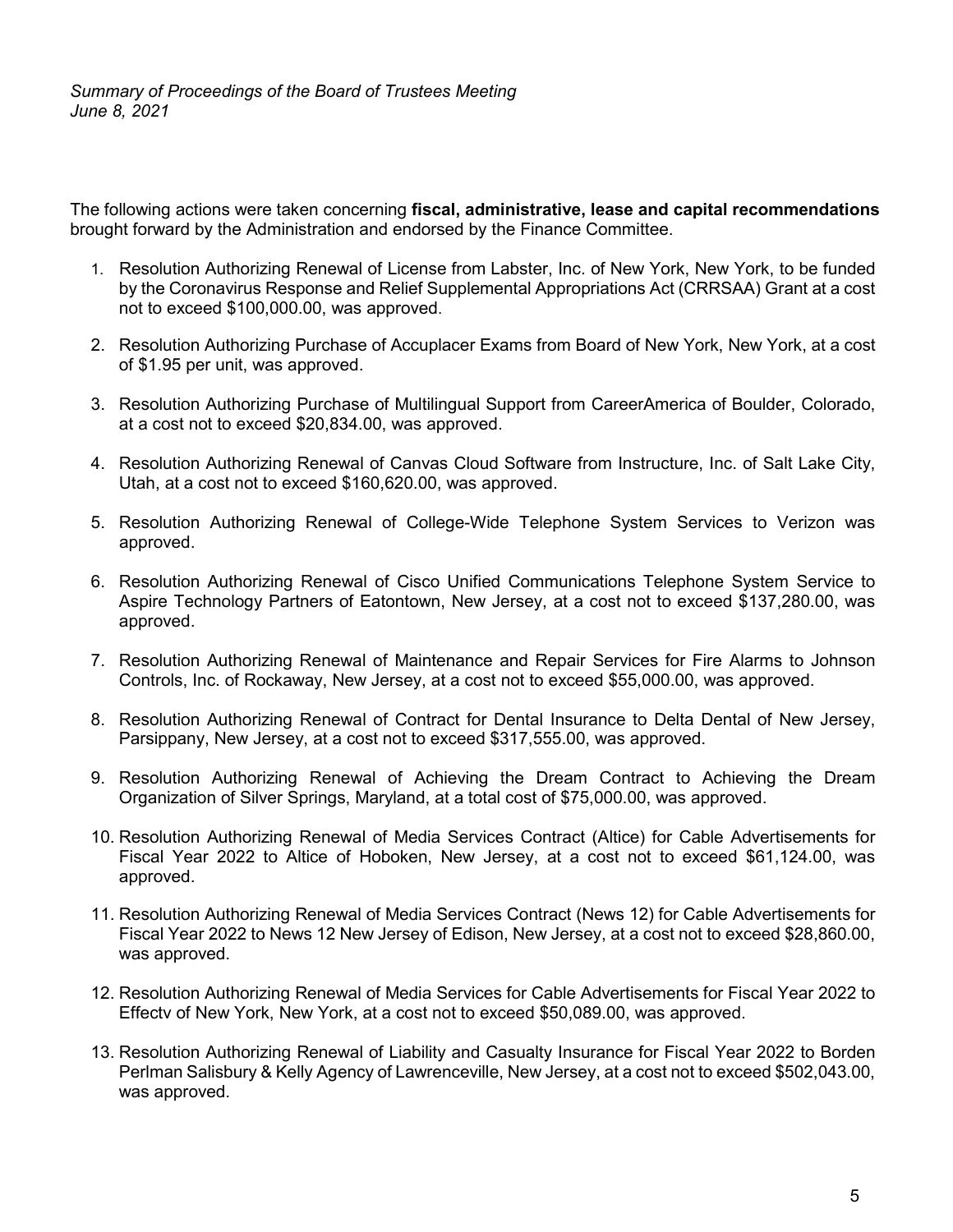The following actions were taken regarding **personnel recommendations** brought forward by the Administration and endorsed by the Personnel Committee.

- 1. The retirements of a Librarian; a College Lecturer in Radiography; and a Coordinator of Continuing Education and Workforce Development, were approved.
- 2. Staff appointed to the following full-time positions were approved: Director, Hudson Helps Resource Center (Grant-funded); Director of Library Instruction.
- 3. Appointments of Temporary Full-time Staff were approved.
- 4. Appointment of Temporary Full-time Faculty, Fall 2021, was approved.
- 5. Reappointments of Full-time Tenure-track Faculty, Academic Year 2021-22, were approved.
- 6. Reappointments of Full-time Lecturers, Academic Year 2021-22, were approved.
- 7. Authorizations of Part-time Staff Through June 2022, as needed, were approved.
- 8. Modifications to the Staffing Table were approved.

## *North Hudson Campus*

| <b>Current Approved</b><br>Title    | <b>New Title/Deleted</b><br>Title (if applicable) | Incumbent (If<br>applicable) | <b>Salary Adjustment</b><br>(If applicable) | <b>Effective Date</b> |
|-------------------------------------|---------------------------------------------------|------------------------------|---------------------------------------------|-----------------------|
| Assistant Director,<br><b>NHC</b>   | Associate Director,<br>NHC                        | Jason Figueroa               | From: \$55,161.60<br>To: \$60,000.00        | July 1, 2021          |
| Coordinator, NHC                    | Associate Director,<br>NHC                        | Amaalah Ogburn               | From: \$43,680.00<br>To: \$55,000.00        | July 1, 2021          |
| Student<br>Development<br>Associate | Assistant Director, NHC                           | Diana Galvez                 | From: \$43,680.00<br>To: \$50,000.00        | July 1, 2021          |

#### *Student Affairs and Enrollment*

| <b>Current Approved</b><br>Title | <b>New Title/ Deleted</b><br>Title (if applicable) | Incumbent (If<br>applicable) | <b>Salary Adjustment</b><br>(If applicable) | <b>Effective Date</b> |
|----------------------------------|----------------------------------------------------|------------------------------|---------------------------------------------|-----------------------|
| N/A                              | Director, Transfer                                 | N/A                          | N/A                                         | June 9, 2021          |
|                                  | Pathways, Student                                  |                              |                                             |                       |
|                                  | Affairs and Enrollment                             |                              |                                             |                       |

#### *Perkins Grant-funded Positions*

| <b>Current Approved</b><br>Title | <b>New Title/Deleted</b><br>Title (if applicable) | Incumbent (If<br>applicable) | <b>Salary Adjustment</b><br>(If applicable) | <b>Effective Date</b> |
|----------------------------------|---------------------------------------------------|------------------------------|---------------------------------------------|-----------------------|
| <b>Perkins Grant</b>             | <b>CTE Academic Advisor/</b>                      | Connie Silletti-             | From: \$46,800 To:                          | July 1, 2021          |
| Coordinator                      | Counselor                                         | Cafaro                       | \$49,920                                    |                       |
| N/A                              | CTE Career Coach,                                 | N/A                          | N/A                                         | June 9, 2021          |
|                                  | <b>Career Services</b>                            |                              |                                             |                       |
| N/A                              | <b>CTE Academic Advisor</b>                       | N/A                          | N/A                                         | June 9, 2021          |
|                                  | Counselor (2)                                     |                              |                                             |                       |
| N/A                              | CTE Academic Mentor,                              | N/A                          | N/A                                         | June 9, 2021          |
|                                  | Academic Development                              |                              |                                             |                       |
|                                  | and Support Services                              |                              |                                             |                       |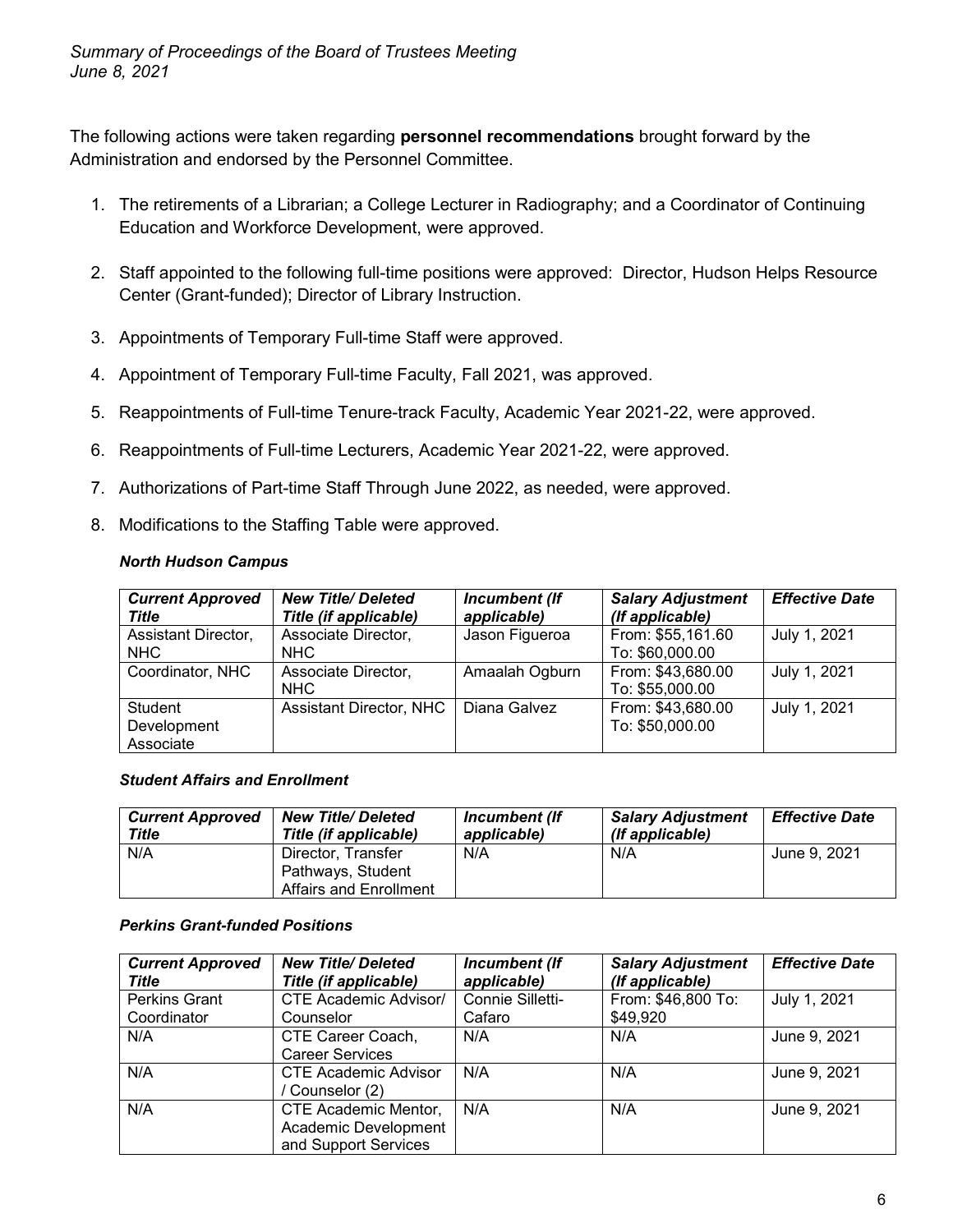#### *Stimulus Grant-funded Temporary Positions*

| <b>Current</b><br>Approved<br><b>Title</b> | <b>New Temporary Title/</b><br><b>Deleted Title (if</b><br>applicable) | <i><u><b>Incumbent</b></u></i><br>(If<br>applicable) | <b>Salary</b><br><b>Adjustment (If</b><br>applicable) | <b>Effective</b><br><b>Date</b> | <b>Anticipated</b><br><b>End Date</b> |
|--------------------------------------------|------------------------------------------------------------------------|------------------------------------------------------|-------------------------------------------------------|---------------------------------|---------------------------------------|
| N/A                                        | Academic Counselor (3)                                                 | N/A                                                  | N/A                                                   | June 9, 2021                    | May 12, 2022                          |
| N/A                                        | <b>Licensed Clinical Social</b><br>Worker, North Hudson<br>Campus      | N/A                                                  | N/A                                                   | June 9, 2021                    | May 12, 2022                          |

- 9. Resolution to Approve Policies for Accounting, Finance and Information Technology Services, was approved.
- 10. Resolution Authorizing Consultant to Review Proposal for an Associate of Science in Data Science Degree Program for Hudson County Community College, was approved.
- 11. Resolution Authorizing Consultant to Review Proposal for an Associate of Science in Music Degree Program for Hudson County Community College, was approved.
- 12. Resolution Authorizing Consultant to Facilitate Hudson County Community College Board of Trustees Retreat, at a cost not to exceed \$3,280.00, was approved.
- 13. Resolution Authorizing a 3% Increase in Base Salary for Full-time Confidential Employees was approved.

The following actions were taken regarding **academic and student affairs** as brought forward by the Academic and Student Affairs Committee.

- 1. Resolution Authorizing Mentorship Program Agreement Between Hudson County Community College and Redeemer Jersey City, was approved.
- 2. Resolution Approving Option in Pre-Nursing to Existing Associate of Science in Medical Sciences Pre-Professional Degree Program [CIP: 51.1105], was approved.
- 3. Resolution Authorizing Renewal of Articulation Agreement with Fairleigh Dickinson University for the Academic Pathway in Radiography, was approved.
- 4. Resolution Authorizing Articulation Agreement with International Union of Operating Engineers Local 825, was approved.
- 5. Resolution Approving Agreement with the Hudson County Department of Housing and Reintegration to Create and Implement the Academic Workforce Pathway Program on Behalf of the Department of Housing and Community Reintegration, was approved.
- 6. Resolution Authorizing Articulation Agreement with the Hudson County Public Safety Training Center, was approved.
- 7. Resolution Authorizing Articulation Agreement with City University of New York College of Staten Island for the Academic Pathway in Human Services, was approved.
- 8. Resolution Authorizing Articulation Agreement with Rutgers University Newark for the Academic Pathway in Human Services, was approved.